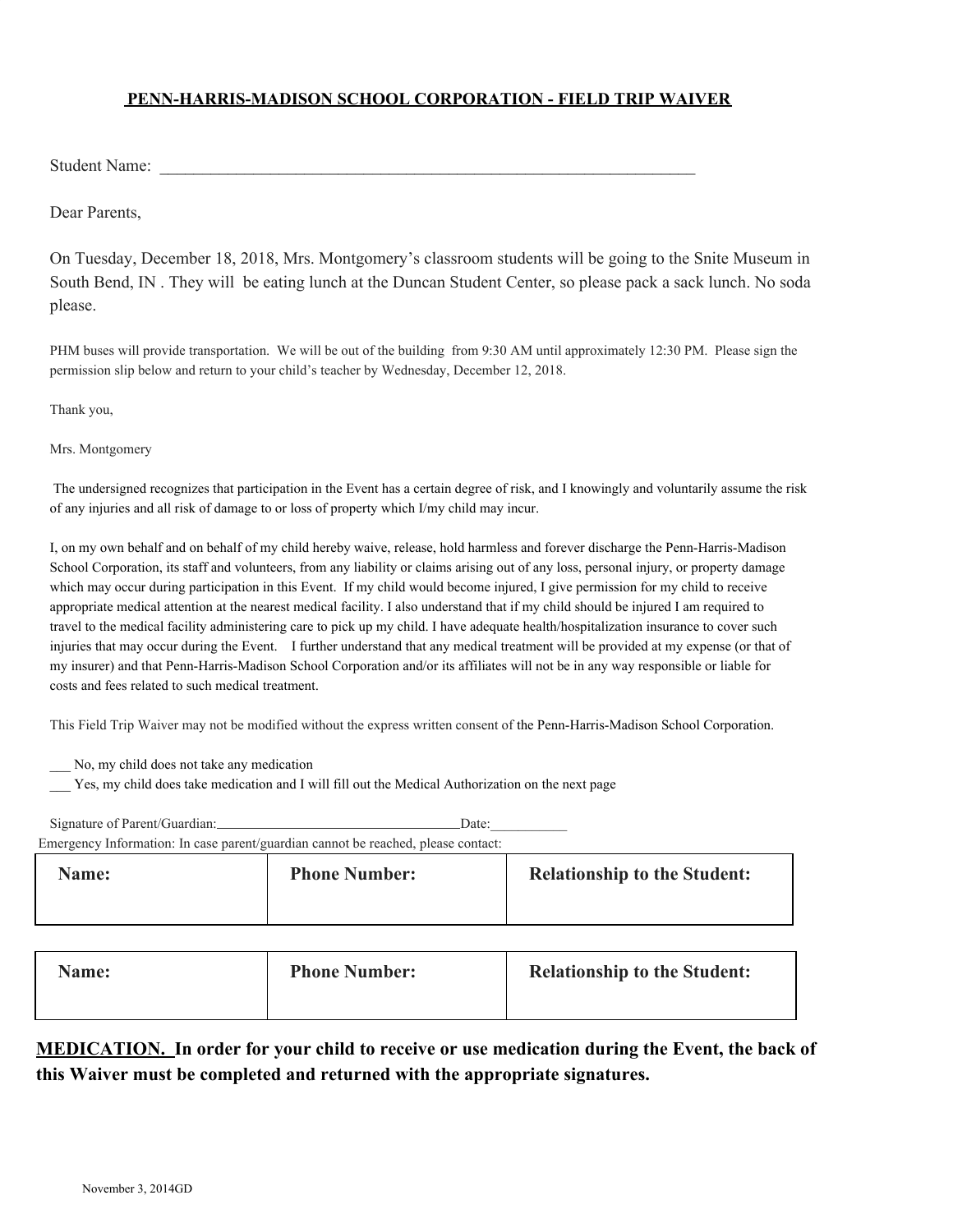## **MEDICATION AUTHORIZATION**

| <b>Student Name:</b> |  |  |  |
|----------------------|--|--|--|
| Address:             |  |  |  |

Field Trip or Event Name: Snite Museum, South Bend, IN. Date of Field Trip or Event: Tuesday, December 18, 2018

The administration of medication to students on field trips shall be done only when the student has a medical condition that may be adversely affected without medication. This applies to both prescription and non- prescription medication. A school nurse does not usually accompany students on field trips. The trip-teacher leaders designated for the Event shall be the authorized parties for administering medication on any field trip.

Medication will be administered to a student for whom an existing Authorization to Administer Medication is on file with the Penn-Harris-Madison School Corporation in accordance with the terms of said Authorization. If there is no existing Authorization to Administer Medication on file for the student, then any medication to be administered to a student on any field trip must be delivered along with this Authorization to the designated trip-teacher leader(s) at least one (1) full day before departure. Only the amounts needed for the field trip shall be delivered. All medication shall be in the original labeled container.

## **To Be Completed by Parent/Guardian**

I am hereby requesting permission for my child named above to use the following medication(s) during the Event:

Name of Medication : \_\_\_\_\_\_\_\_\_\_\_\_\_\_\_\_ Dosage: Time: \_\_\_\_\_Side Effects: \_\_\_\_\_\_\_\_\_ Name of Medication : \_\_\_\_\_\_\_\_\_\_\_\_\_\_\_ Dosage: Time: \_\_\_\_\_Side Effects: \_\_\_\_\_\_\_\_\_\_

I authorize the trip-teacher leader designated for this Event to administer the above medications to my child. I agree and understand that the Penn-Harris-Madison School Corporation, its staff and volunteers shall incur no liability for storing, transporting, and/or administering the above medication to my child and/or any injury sustained by my child from any reaction to such medication.

I, on my own behalf and on behalf of my child, hereby waive, release, hold harmless and forever discharge the Penn-Harris-Madison School Corporation, its staff and volunteers, from any liability or claims arising out of any loss, personal injury, or property damage which may occur with respect to the administration, transportation, storage, receipt and/or use of the above listed medication. I further understand that any unused medication delivered to the trip-teacher leader shall be released to me following the Event.

| Signature of Parent/Guardian: | Date <sup>.</sup> |
|-------------------------------|-------------------|
|                               |                   |